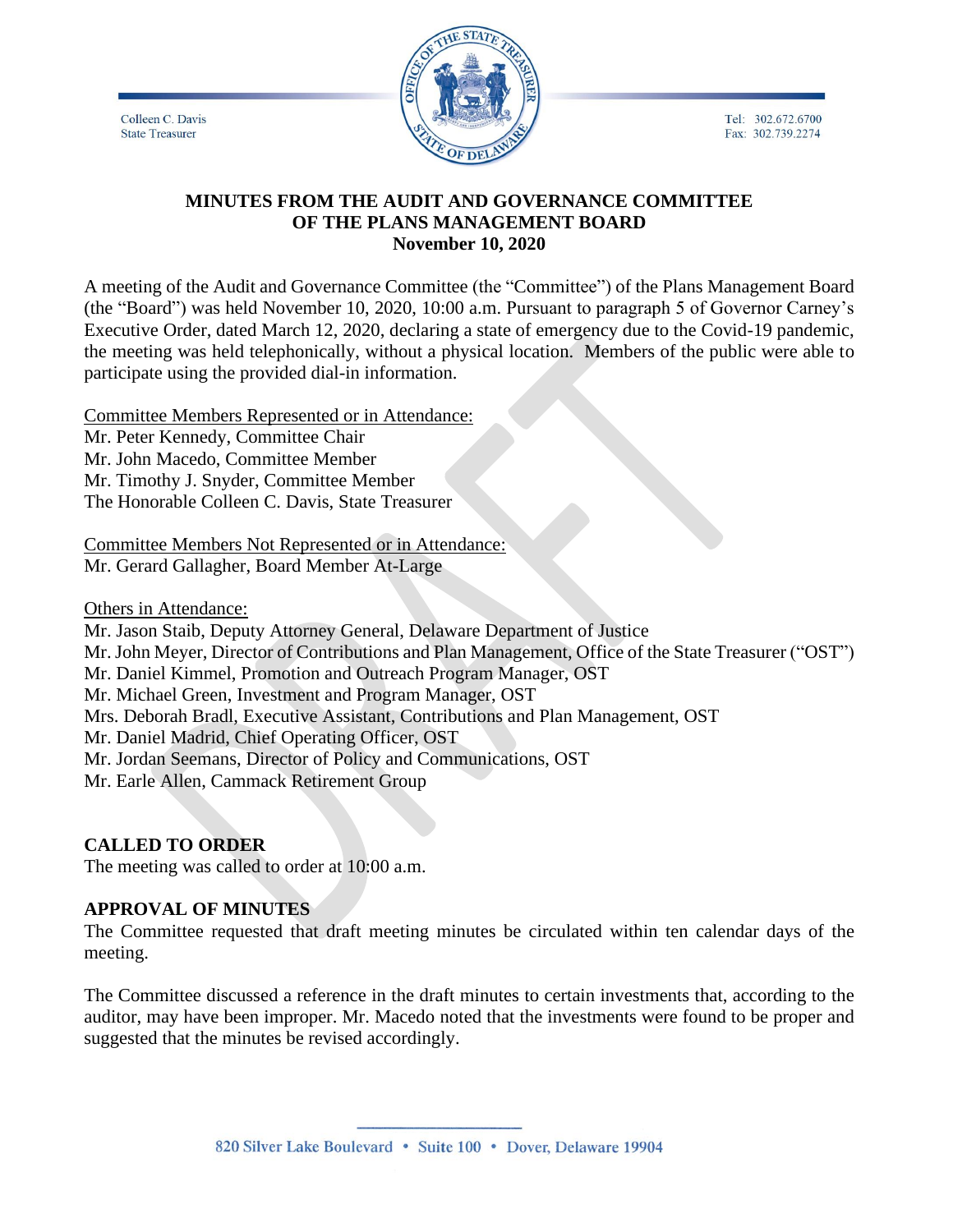## **A MOTION was made by Mr. Snyder and seconded by Mr. Kennedy to approve the minutes of the Committee meeting on August 11, 2020, as modified to reflect Mr. Macedo's comments. MOTION ADOPTED UNANIMOUSLY**

## **DISCUSSION AND ACTION ITEMS**

#### *Morningstar 529 Rating Update*

Mr. Meyer provided an update to the Committee on the annual rating of 529 plans released by Morningstar. He stated that the Delaware plan, like the other three states' 529 plans offered through Fidelity, was downgraded from silver to bronze status. Mr. Meyer stated that the plan had been upgraded two times in the last several years, with the most recent upgrade to silver occurring in 2019. Mr. Meyer explained that the rating team at Morningstar recently changed, as did the firm's methodology for assessing 529 plans. Morningstar detailed ongoing concerns around the pricing of certain offerings in Fidelity's investment lineup. Morningstar noted improvements in the oversight of the Delaware plan, including the addition of an investment consultant. Treasurer Davis thanked Committee members for helping to bring about these positive developments.

#### *Update on Audit Report Item*

Mr. Meyer provided an update on one of the 401(a) Match Plan's audit findings discussed at the August 11, 2020 meeting. The finding involved procedures for missing participants. Mr. Meyer detailed OST's process for monitoring uncashed checks, which are indicative of missing participants, reported by Voya. OST monitors the reports for all three deferred compensation plans and coordinates with the Office of Pensions to help locate addresses for missing participants. The Committee discussed several of the various means outlined in the 457(b) Plan that OST may use to help locate missing participants. The Committee discussed the costs associated with using locator or registered mail services, and whether such costs would outweigh the dollar value of uncashed checks. Mr. Meyer stated that OST is working with Voya to better understand the process for uncashed checks and their interplay with unclaimed property laws. Mr. Meyer will prepare and circulate a draft policy to address these issues in advance of the Committee's February 2021 meeting.

## *Vendor Management Policy Update*

Mr. Meyer updated the Committee on the status of the vendor management policy. He discussed the broad outlines of the policy, which will deal with vendor selection, risk assessment, performance monitoring, documentation and record-keeping, and contract close-out. Mr. Macedo suggested adding provisions that would require the identification of a vendor universe in procurement and strengthen the process of monitoring contract expiration dates. OST will finalize and circulate a draft policy in advance of the February 2021 meeting.

## *Recordkeeper RFPs and Contract Extensions*

Mr. Meyer gave an update on the RFP for the 529 plan, which is expected to be filed shortly. He noted that the Fidelity agreements have been extended through December 2021 to accommodate any necessary transition to a new 529 plan vendor.

Mr. Meyer indicated that the contract with Voya expires in May 2021, with no further options available under existing agreement. Mr. Meyer suggested that a consensual extension through December 2021 or May 2022 may be needed to accommodate an RFP process for the deferred compensation plans.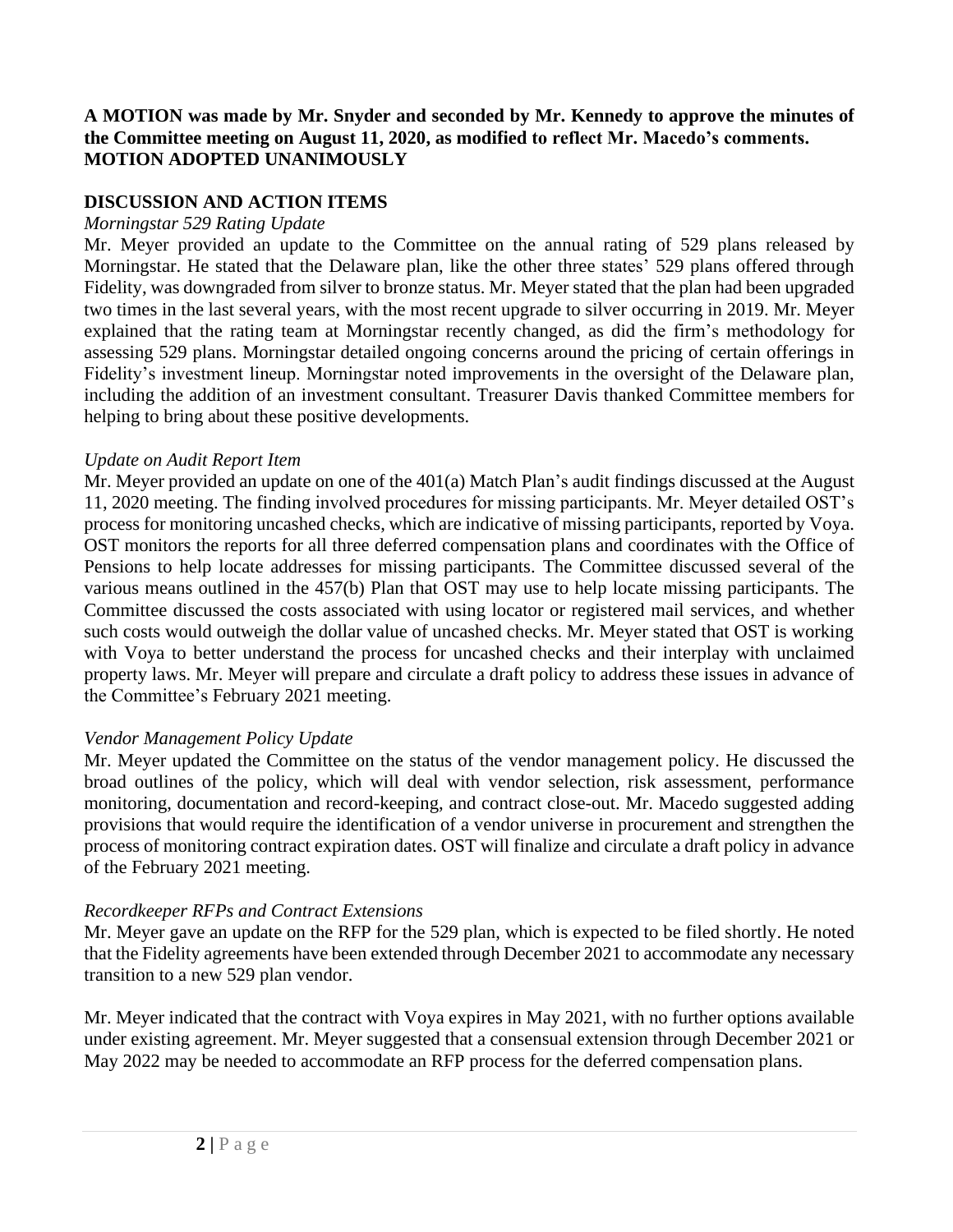Mr. Staib explained that an extension may be permissible under a statutory exception to general procurement code requirements, and that his office would review the matter and issue a formal opinion. Mr. Macedo asked if the opinion would consider any fiduciary implications associated with the extension. Mr. Staib responded that the opinion would address only whether the extension met the requirements of an exception to the general requirements of the procurement code and suggested that the Committee recommend a 6-month, rather than one-year, extension.

The Committee discussed staggering the contract expiration dates for the two programs (college investment and deferred compensation) so that RFP processes do not overlap.OST stated that future staggering of the contracts would provide for comprehensive review of potential vendors which would ultimately benefit participants. The Committee agreed to recommend to the Board to extend the current Voya contract through the end of calendar year 2021 and direct OST to prepare an RFP.

### **A MOTION was made by Treasurer Davis and seconded by Mr. Snyder to recommend that the Board extend the current Voya contract through December 31, 2021, contingent upon an opinion of the Deputy Attorney General that the extension is permissible under the procurement code. MOTION PASSED UNANIMOUSLY**

Mr. Madrid provided the Committee with an update on the ABLE Plan. He stated that, based on the recommendation of the Board, Delaware voted in favor of pursuing an RFP for the ABLE program's recordkeeper, for which service the contract is set to expire in December 2021. The remaining states also voted in favor of pursuing an RFP for the National ABLE Alliance, which will be launched in early 2021 and administered by Illinois, the administrative lead for the Alliance.

The primary goal of the RFP is to seek improved administrative oversight of the providers within the ABLE program. For instance, following Third Fifth Bank's notice of a data breach for the checking product within the ABLE platform, the Alliance requested increased compliance reporting from the bank, which the bank did not agree to provide going forward. Through the RFP and the resulting contractual process the Alliance intends to enhance the administrative responsibilities of the recordkeeper, though it remains unlikely improved pricing will be an outcome of the process due to the limited time and growth of ABLE accounts in the market.

## **PUBLIC COMMENT**

No member of the public was present for comment.

# **NEXT MEETING**

The next meeting of the Committee is scheduled for February 9, 2021. The next meeting of the Board is scheduled for December 8, 2020.

#### **ADJOURNMENT A MOTION was made by Treasurer Davis and seconded by Mr. Snyder to adjourn the meeting at 11:16 a.m. MOTION ADOPTED UNANIMOUSLY**

Respectfully submitted,

\_\_\_\_\_\_\_\_\_\_\_\_\_\_\_\_\_\_\_\_\_\_\_\_\_\_\_\_\_\_\_\_